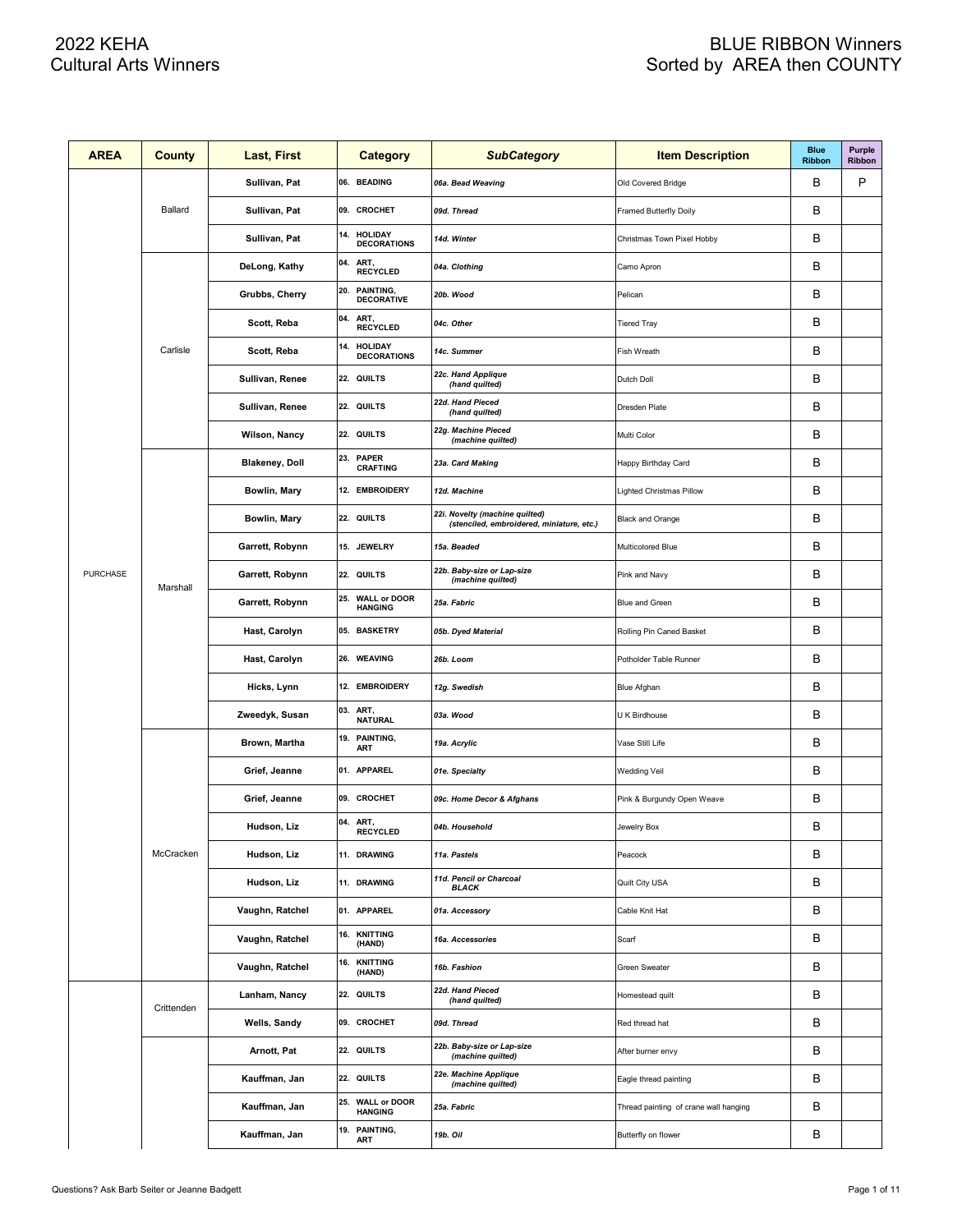| <b>AREA</b>        | County         | Last, First      |     | <b>Category</b>                      | <b>SubCategory</b>                                                          | <b>Item Description</b>                                                                           | <b>Blue</b><br><b>Ribbon</b> | <b>Purple</b><br>Ribbon |
|--------------------|----------------|------------------|-----|--------------------------------------|-----------------------------------------------------------------------------|---------------------------------------------------------------------------------------------------|------------------------------|-------------------------|
|                    | Lyon           | Lambert, Susan   |     | 01. APPAREL                          | 01a. Accessory                                                              | Blue green purse & Wallet                                                                         | в                            |                         |
|                    |                | Palmiter, Ruth   |     | 10. DOLL/TOY<br><b>MAKING</b>        | 10b. Handmade Toy NOT<br>Porcelain/China/Cloth                              | Green & white crochet Yoda                                                                        | в                            |                         |
|                    |                | Peek, Mary       |     | 04. ART,<br><b>RECYCLED</b>          | 04b. Household                                                              | Recycled card holder                                                                              | в                            |                         |
|                    |                | Sims, Kathleen   |     | 22. QUILTS                           | 22i. Novelty (machine quilted)<br>(stenciled, embroidered, miniature, etc.) | Grisha girls machine embroidery                                                                   | в                            |                         |
|                    |                | Sims, Kathy      |     | 14. HOLIDAY<br><b>DECORATIONS</b>    | 14a. Autumn                                                                 | Leaf table runner                                                                                 | в                            |                         |
|                    |                | Dozer, Tammy     | 04. | ART,<br><b>RECYCLED</b>              | 04c. Other                                                                  | Sewing machine valentine box                                                                      | в                            |                         |
|                    |                | Mallay, Jo Nell  | 23. | <b>PAPER</b><br><b>CRAFTING</b>      | 23d. Scrapbooking                                                           | Rochester Dam                                                                                     | в                            |                         |
| PENNYRILE          |                | Moore, Beth      |     | 07. CERAMICS                         | 07c. Pre-made                                                               | Snowman cookie jar                                                                                | в                            |                         |
|                    | Muhlenberg     | Moore, Beth      |     | 19. PAINTING,<br><b>ART</b>          | 19a. Acrylic                                                                | Cone flowers                                                                                      | в                            |                         |
|                    |                | Moore, Beth      |     | 21. PHOTOGRAPHY                      | 21b. Color<br>(mounted & framed)                                            | Mountain lake                                                                                     | в                            |                         |
|                    |                | Moore, Emily     |     | 15. JEWELRY                          | 15c. Original Design                                                        | Base copper wire ring                                                                             | в                            |                         |
|                    |                | Toomey, Freda    |     | 01. APPAREL                          | 01c. Basic Sewing                                                           | Apron-green trim, green fern                                                                      | в                            |                         |
|                    |                | Whitmer, Ann     |     | 16. KNITTING<br>(HAND)               | 16c. Home Decor & Afghans                                                   | Multicolored striped small baby Afghan                                                            | в                            |                         |
|                    |                | Colley, Ida      |     | 05. BASKETRY                         | 05b. Dyed Material                                                          | "Diamonds forever" field basket                                                                   | в                            |                         |
|                    |                | Colley, Ida      |     | 05. BASKETRY                         | 05d. Novelty                                                                | Market basket w/ deer horn handle                                                                 | в                            |                         |
|                    |                | Young, Stacey    |     | 09. CROCHET                          | 09a. Accessories                                                            | Mauve crochet bonnet                                                                              | в                            |                         |
|                    | Todd           | Young, Stacey    |     | 14. HOLIDAY<br><b>DECORATIONS</b>    | 14d. Winter                                                                 | Wool applique table runner with embroidered<br>accents                                            | в                            |                         |
|                    |                | Young, Stacey    | 16. | <b>KNITTING</b><br>(HAND)            | 16a. Accessories                                                            | Rusty brown poncho                                                                                | в                            |                         |
|                    |                | Young, Stacey    | 16. | <b>KNITTING</b><br>(HAND)            | 16b. Fashion                                                                | Teal hand knitted cable sweater                                                                   | в                            |                         |
|                    |                | Young, Stacey    |     | 22. QUILTS                           | 22g. Machine Pieced<br>(machine quilted)                                    | Farm scene w/ running chickens on back                                                            | в                            |                         |
|                    |                | Young, Stacey    |     | 22. QUILTS                           | 22k. Miscellaneous<br>(hand or machine quilted)                             | Sewing machine cover w/ scenes from Ghastlie<br>family                                            | в                            |                         |
|                    |                | Arnold, Mechele  |     | 22. QUILTS                           | 22b. Baby-size or Lap-size<br>(machine quilted)                             | bats and boos, black orange white quilt                                                           | в                            |                         |
|                    |                | Arnold, Mechele  |     | 25. WALL or DOOR<br><b>HANGING</b>   | 25a. Fabric                                                                 | tomato pin cushion                                                                                | в                            |                         |
|                    |                | Arnold, Mechele  |     | 27. MISCELLANEOUS                    | 27a. Miscellaneous                                                          | rope fabric rug                                                                                   | в                            |                         |
|                    | McLean         | Pinkston, Brenda |     | 01. APPAREL                          | 01c. Basic Sewing                                                           | 1st communion dress                                                                               | в                            |                         |
| <b>GREEN RIVER</b> |                | Pinkston, Brenda |     | 01. APPAREL                          | 01d. Quilted                                                                | black, white and red purse                                                                        | в                            |                         |
|                    |                | Pinkston, Brenda | 14. | <b>HOLIDAY</b><br><b>DECORATIONS</b> | 14d. Winter                                                                 | Santa fan blade with plaid hat                                                                    | в                            |                         |
|                    |                | Pinkston, Brenda | 20. | PAINTING,<br><b>DECORATIVE</b>       | 20c. Other                                                                  | bicycle on bright yellow pillow                                                                   | в                            |                         |
|                    |                | Pinkston, Brenda |     | 22. QUILTS                           | 22g. Machine Pieced<br>(machine quilted)                                    | batiks/magic diamond (purple/multi color)                                                         | в                            |                         |
|                    | Ohio           | Howard, Barbara  |     | 21. PHOTOGRAPHY                      | 21b. Color<br>(mounted & framed)                                            | horse/fawn by pond picture                                                                        | в                            | P                       |
|                    |                | Alvey, Janet     |     | 01. APPAREL                          | 01e. Specialty                                                              | Blue Baby Shoes w/ Pink & Blue Flowers on the<br>toe of shoes                                     | в                            |                         |
|                    |                | Baker, Pat       |     | 19. PAINTING,<br>ART                 | 19a. Acrylic                                                                | Magnolias on Canvas                                                                               | В                            |                         |
|                    |                | Baker, Pat       | 23. | <b>PAPER</b><br><b>CRAFTING</b>      | 23b. Origami                                                                | Heart Folded Pages of a Book                                                                      | в                            |                         |
|                    |                | Cissell, Paula   | 14. | <b>HOLIDAY</b><br><b>DECORATIONS</b> | 14c. Summer                                                                 | Flip Flop Wreath Orange, Teal, Purple Feather<br>pattern Flip Flops w/ Silk flowers in the center | в                            |                         |
|                    | <b>Bullitt</b> | Cox, Fran        | 23. | <b>PAPER</b><br><b>CRAFTING</b>      | 23a. Card Making                                                            | Valentine Heart Iris Paper folding                                                                | в                            |                         |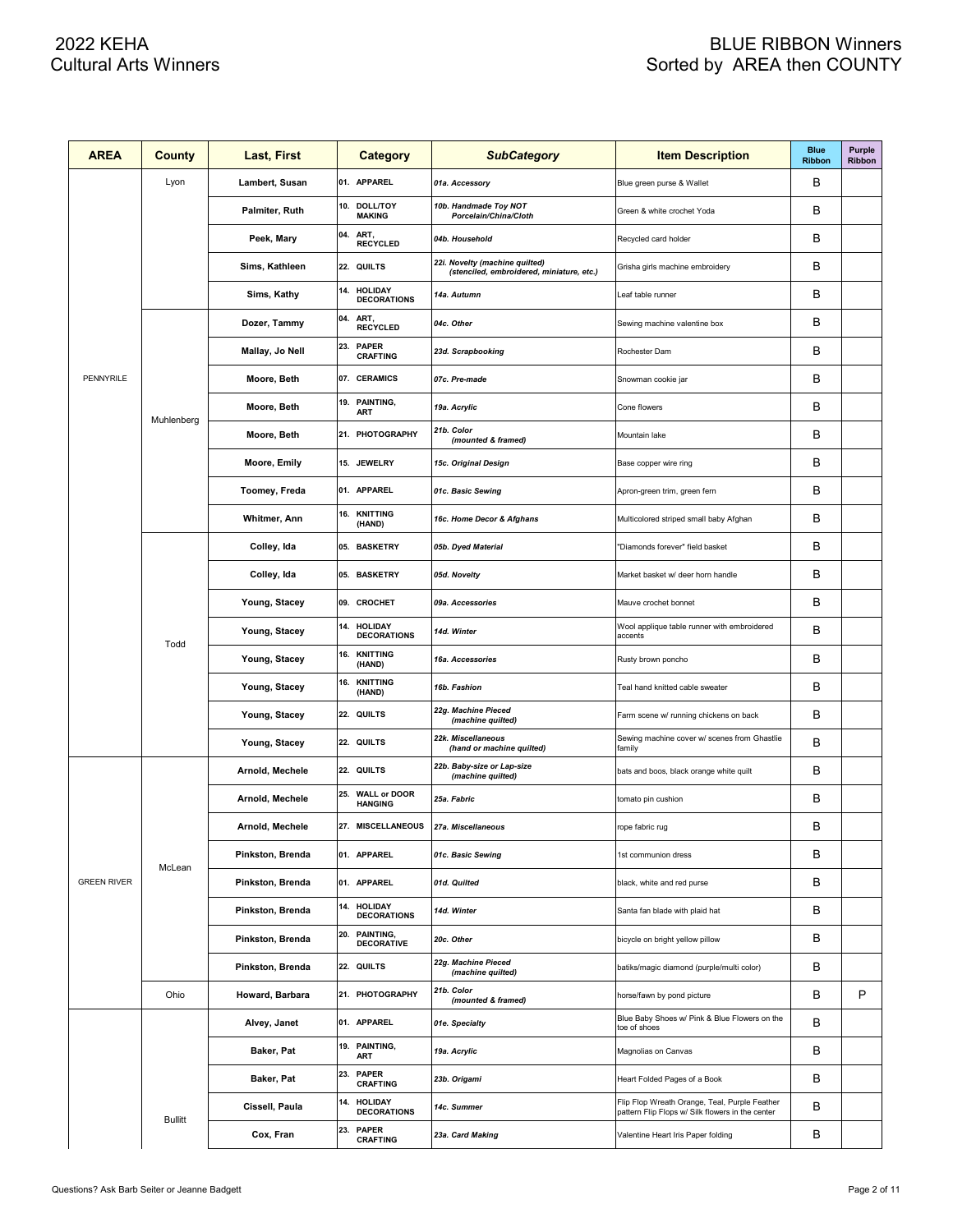| <b>AREA</b> | <b>County</b> | Last, First              |     | <b>Category</b>                       | <b>SubCategory</b>                                                          | <b>Item Description</b>                                                                                                                    | <b>Blue</b><br><b>Ribbon</b> | Purple<br>Ribbon |
|-------------|---------------|--------------------------|-----|---------------------------------------|-----------------------------------------------------------------------------|--------------------------------------------------------------------------------------------------------------------------------------------|------------------------------|------------------|
|             |               | Garmon, Jane             |     | 06. BEADING                           | 06a. Bead Weaving                                                           | Necklace, Earrings & Bracelet Kumihimo<br>weaving black, Turquoise, Red & Copper Beads                                                     | B                            |                  |
|             |               | Hale, Barbara            |     | 12. EMBROIDERY                        | 12a. Basic                                                                  | Baby Sheet/Pillow Case - White Set w/Mother<br>Goose Pattern                                                                               | в                            |                  |
|             |               | Sollberger, Sheila       |     | 01. APPAREL                           | 01c. Basic Sewing                                                           | Doll, Pioneer Dress w/ Cape/Bonnet, Blue &<br>Cream                                                                                        | B                            |                  |
|             |               | Clubb, Cathy             | 03. | ART,<br><b>NATURAL</b>                | 03b. Other                                                                  | Snowman Gourd w/ Scarf & Hat                                                                                                               | в                            |                  |
|             |               | Clubb, Cathy             | 04. | ART,<br><b>RECYCLED</b>               | 04b. Household                                                              | Snowman & Scarecrow made from Tobacco<br><b>Sticks</b>                                                                                     | B                            |                  |
|             |               | Coombs, Helen            |     | 22. QUILTS                            | 22f. Machine Pieced<br>(hand quilted)                                       | Zig Zag Patten w/Blue, Yellow & flower fabric<br>strips                                                                                    | в                            |                  |
|             |               | Moore, Cindy             |     | 01. APPAREL                           | 01a. Accessory                                                              | Clutch purse, Orange w/ Pink, Blue, Orange<br>Flowers (9x5")                                                                               | в                            |                  |
|             |               | Moore, Cindy             |     | 01. APPAREL                           | 01d. Quilted                                                                | Crossbody Blue denim bag, White machine<br>stitching, vintage buttons, matching print, lining &<br>Pocket                                  | в                            |                  |
|             |               | Moore, Cindy             |     | 04. ART,<br><b>RECYCLED</b>           | 04c. Other                                                                  | Crossbody Bag w/ Crochet Vintage Trim From<br>Repurposed Denim Jeans                                                                       | в                            |                  |
|             | Henry         | Moore, Cindy             |     | 05. BASKETRY                          | 05d. Novelty                                                                | 10in diameter Rope Basket Wrapped<br>w/Navy/White Homespun Fabric & White fabric,<br>Embroidered Buttons on the front                      | в                            |                  |
|             |               | Moore, Cindy             |     | 12. EMBROIDERY                        | 12i. Miscellaneous                                                          | Denim Jacket- Red White Embroidery Thread &<br>Ribbon w/Gold & Diamond Bling. Denim & Cotton<br>Strips on Back                             | в                            |                  |
|             |               | Moore, Cindy             |     | 15. JEWELRY                           | 15b. Mixed Media<br>(wire, chain maille, mixed with beads)                  | Necklace, Denim Covered Rope w/5 individual<br>wrapped circles of Rope attached Blue Polished<br>stone & Silver Jump Rings & Blue Beads    | в                            |                  |
|             |               | Moore, Cindy             |     | 15. JEWELRY                           | 15c. Original Design                                                        | Denim Brooch - 3 wrapped circles w/ denim &<br>yarn. Vintage beaded earrings, w/ pearls beads &<br>stone                                   | в                            | P                |
| LOUISVILLE  |               | Moore, Cindy             | 25. | <b>WALL or DOOR</b><br><b>HANGING</b> | 25a. Fabric                                                                 | 17x13 Ocean Scene w/ quilted Layers of Color<br>Added Sail Boat, Crochet Lace & Doilies, Turtle<br>Charms & Sea Glass & Seashells attached | в                            |                  |
|             |               | Moore, Cindy             |     | 26. WEAVING                           | 26a. Hand<br>(macrame, caning)                                              | 10x 7 Oval 3-D Ribbon Weaving, White, Navy<br>Blue & Pink. Navy Blue mat & White Frame                                                     | в                            | P                |
|             |               | Moore, Cindy             |     | 27. MISCELLANEOUS                     | 27a. Miscellaneous                                                          | 16x12 quilted pillows Burgundy, brown, Blue print<br>w/flower, small tatting trim ribbons                                                  | в                            |                  |
|             | Jefferson     | Delaney, Mary Jo         |     | 22. QUILTS                            | 22g. Machine Pieced<br>(machine quilted)                                    | Throw Quilt - Churning Stars                                                                                                               | в                            |                  |
|             | Oldham        | Angelove, Suzanna        | 23. | <b>PAPER</b><br><b>CRAFTING</b>       | 23d. Scrapbooking                                                           | Patriotic Soldier - Lifetime of Service Pictures                                                                                           | в                            |                  |
|             |               | Bailey, Nikki            | 19. | PAINTING,<br>ART                      | 19b. Oil                                                                    | Monochromatic Country Barn Scene                                                                                                           | в                            |                  |
|             |               | Gordon, Maria E.         |     | 13. FELTING                           | 13b. Wet Method                                                             | Bowl - Wool w/Silk Decorations                                                                                                             | в                            |                  |
|             |               | Harrison, Linda          | 20. | PAINTING,<br><b>DECORATIVE</b>        | 20b. Wood                                                                   | Distressed Wood Crosses Wall Hanging                                                                                                       | в                            |                  |
|             |               | Hembree, Debbie          | 04. | ART,<br><b>RECYCLED</b>               | 04a. Clothing                                                               | Blue Jeans Meets Wedding Dress                                                                                                             | в                            |                  |
|             |               | Hembree, Debbie          | 10. | <b>DOLL/TOY</b><br><b>MAKING</b>      | 10b. Handmade Toy NOT<br>Porcelain/China/Cloth                              | 2 horses, 2 Hippos, Hippos in Red embellished<br>Fabric Purse                                                                              | в                            |                  |
|             |               | Hembree, Debbie          |     | 13. FELTING                           | 13a. Needle Method                                                          | Polar Bear in Sugar Bowl                                                                                                                   | B                            |                  |
|             | Shelby        | Hembree, Debbie          |     | 26. WEAVING                           | 26b. Loom                                                                   | Birds on Tobacco Stick tree                                                                                                                | в                            |                  |
|             |               | Kenyon, Robin            |     | 02. ART,<br>$3-D$                     | 02b. Sculpture                                                              | 2 Rabbits made w/bottle, Bubble Wrap, foil &<br>Powertex Paint                                                                             | B                            | P                |
|             |               | Kenyon, Robin            | 14. | <b>HOLIDAY</b><br><b>DECORATIONS</b>  | 14b. Spring                                                                 | St. Patrick's Day Wreath                                                                                                                   | В                            |                  |
|             |               | Peers, Tana              |     | 05. BASKETRY                          | 05a. Cane                                                                   | Stained Small Cane Egg Basket                                                                                                              | В                            |                  |
|             |               | Peers, Tana              |     | 22. QUILTS                            | 22b. Baby-size or Lap-size<br>(machine quilted)                             | Block Design quilt, Pattern Fabric w/ various<br>Sewing Notions & supplies                                                                 | В                            |                  |
|             |               | Sanford, Linda           |     | 22. QUILTS                            | 22i. Novelty (machine quilted)<br>(stenciled, embroidered, miniature, etc.) | Collage Applique - Free Motion Quilting                                                                                                    | В                            |                  |
|             |               | Shaver, Tara             |     | 21. PHOTOGRAPHY                       | 21a. Black & White<br>(mounted & framed)                                    | Hoarfrost-Smoky Mountains                                                                                                                  | В                            |                  |
|             | Spencer       | Hahn, Nicole             |     | 05. BASKETRY                          | 05b. Dyed Material                                                          | 50th Anniversary Journey Basket                                                                                                            | В                            |                  |
|             |               | <b>Hutchins, Nichole</b> |     | 05. BASKETRY                          | 05e. Plain                                                                  | Bourbon Barren lid base w/ food grad epoxy                                                                                                 | В                            |                  |
|             |               | Aull, Jean               |     | 15. JEWELRY                           | 15a. Beaded                                                                 | Multi Colored Double Strand Necklace                                                                                                       | В                            |                  |
|             |               | Aull, Jean               |     | 21. PHOTOGRAPHY                       | 21b. Color<br>(mounted & framed)                                            | Bluebird                                                                                                                                   | В                            |                  |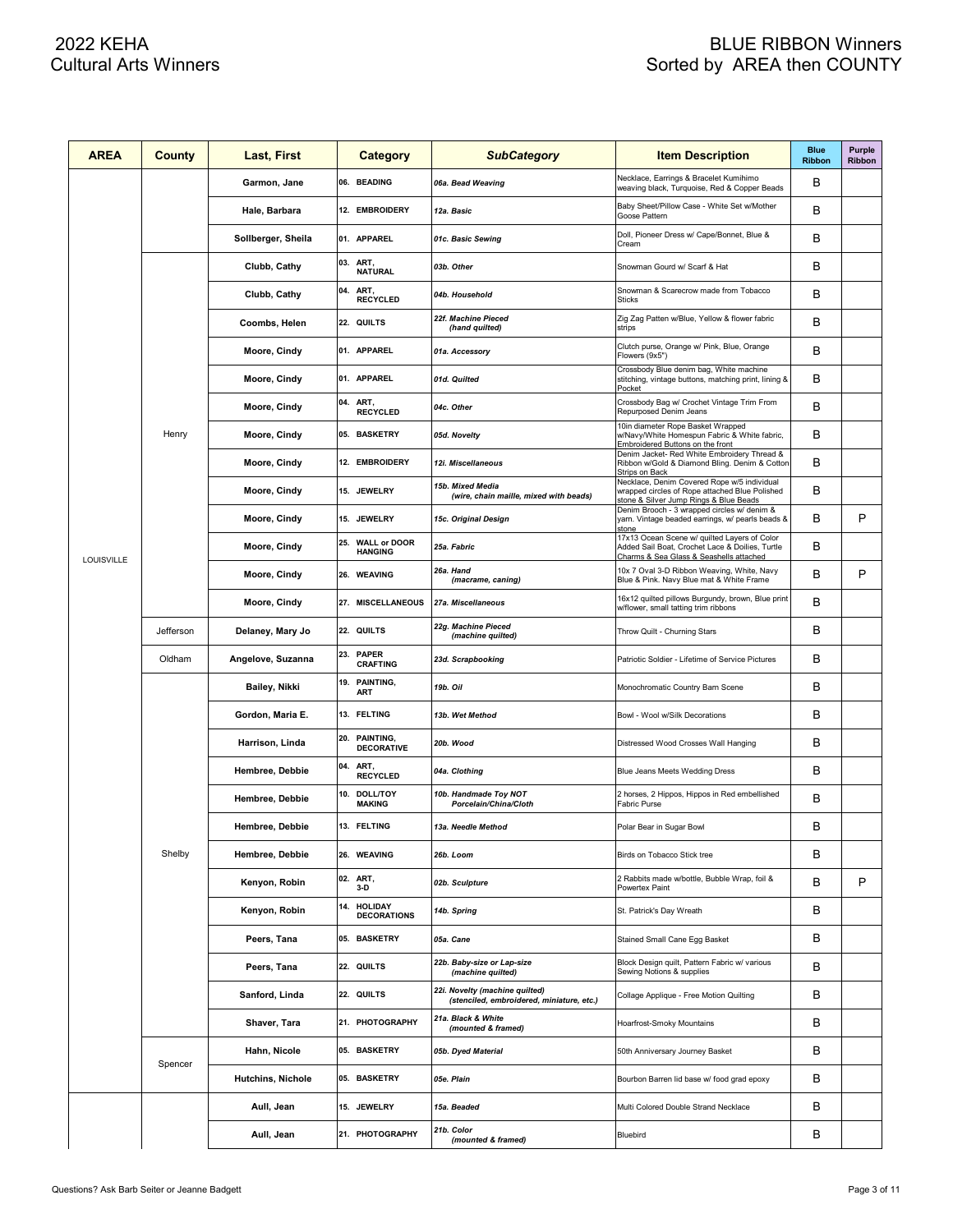| <b>AREA</b>          | County       | Last, First            | <b>Category</b>                             | <b>SubCategory</b>                                                          | <b>Item Description</b>                                        | <b>Blue</b><br><b>Ribbon</b> | Purple<br>Ribbon |
|----------------------|--------------|------------------------|---------------------------------------------|-----------------------------------------------------------------------------|----------------------------------------------------------------|------------------------------|------------------|
|                      | Breckinridge | Aull, Jean             | <b>PAPER</b><br>23.<br><b>CRAFTING</b>      | 23a. Card Making                                                            | Adventure Card                                                 | B                            |                  |
|                      |              | Dowell, Jennifer       | 07. CERAMICS                                | 07c. Pre-made                                                               | Painted & Glazed Flower Pot                                    | B                            |                  |
|                      |              | Minter, Faye           | 09. CROCHET                                 | 09d. Thread                                                                 | Tan & Red Tablecloth, Square                                   | B                            |                  |
|                      |              | Goodman, Regina        | 04.<br>ART,<br><b>RECYCLED</b>              | 04c. Other                                                                  | Tide Container Pumpkin                                         | B                            |                  |
|                      |              | Loyall, Vicki          | COUNTED<br>08.<br><b>CROSS STITCH</b>       | 08c. Specialty Cloth<br>(linens, etc.)                                      | Specialty Cloth Sampler                                        | B                            |                  |
|                      |              | McCamish, Diane        | 11. DRAWING                                 | 11c. Pen and Ink<br>with Oil Roughing                                       | Pin and Ink w/Oil Roughing                                     | в                            |                  |
|                      |              | McQueary, Debbie       | 01. APPAREL                                 | 01d. Quilted                                                                | Quilted Tote                                                   | B                            |                  |
|                      |              | McQueary, Debbie       | 11. DRAWING                                 | 11e. Pencil<br>COLOR                                                        | Santa                                                          | B                            |                  |
|                      | Hardin       | McQueary, Debbie       | 14.<br><b>HOLIDAY</b><br><b>DECORATIONS</b> | 14d. Winter                                                                 | Mitten                                                         | B                            |                  |
|                      |              | McQueary, Debbie       | PAINTING,<br>19.<br>ART                     | 19b. Oil                                                                    | Vase w/Orchids                                                 | B                            |                  |
|                      |              | McQueary, Debbie       | PAINTING,<br>19.<br>ART                     | 19c. Watercolor                                                             | Barn w/Silo and Red Truck                                      | B                            | P                |
|                      |              | Sweat, Nora            | 21. PHOTOGRAPHY                             | 21a. Black & White<br>(mounted & framed)                                    | Church                                                         | в                            |                  |
|                      |              | Sweat, Nora            | 23. PAPER<br><b>CRAFTING</b>                | 23d. Scrapbooking                                                           | Family Heritage                                                | В                            |                  |
|                      |              | Thomas, Byrle          | 19. PAINTING,<br>ART                        | 19a. Acrylic                                                                | Lilies                                                         | B                            |                  |
| <b>LINCOLN TRAIL</b> |              | Wilson, Pat            | 01. APPAREL                                 | 01e. Specialty                                                              | Doll Clothing                                                  | B                            |                  |
|                      | LaRue        | Hornback, Sharon       | 02.<br>ART,<br>$3-D$                        | 02b. Sculpture                                                              | Tin man with red heart                                         | B                            |                  |
|                      |              | Tucker, Betsy          | 22. QUILTS                                  | 22d. Hand Pieced<br>(hand quilted)                                          | Red border with White & Blue Stars                             | B                            |                  |
|                      |              | <b>Bramer, Pauline</b> | 25. WALL or DOOR<br><b>HANGING</b>          | 25b. Other                                                                  | Birds in tree with cows                                        | B                            |                  |
|                      |              | <b>Bramer, Pauline</b> | 26. WEAVING                                 | 26b. Loom                                                                   | Red and cream loomed tablespread                               | в                            |                  |
|                      |              | <b>Bramer, Pauline</b> | 27. MISCELLANEOUS                           | 27a. Miscellaneous                                                          | Fall colored placemat                                          | B                            | P                |
|                      |              | Carlson, Pat           | 22. QUILTS                                  | 22i. Novelty (machine quilted)<br>(stenciled, embroidered, miniature, etc.) | Quilt with sewing notions pattern                              | B                            |                  |
|                      | Meade        | Hicks, Pam             | COUNTED<br>08.<br><b>CROSS STITCH</b>       | 08a. 14 Count & Under                                                       | Sarah Rickett reproduction Sampler                             | B                            |                  |
|                      |              | Keene, Karen           | 09. CROCHET                                 | 09b. Fashion                                                                | Merino Wool - Green dress with booties for<br>18month old girl | В                            |                  |
|                      |              | Mills, Theresa         | 25. WALL or DOOR<br><b>HANGING</b>          | 25a. Fabric                                                                 | Fall colors                                                    | В                            |                  |
|                      |              | Reese, Gary            | 06. BEADING                                 | 06c. Miscellaneous                                                          | Rosary                                                         | В                            |                  |
|                      |              | Reese, Gary            | 12. EMBROIDERY                              | 12h. Tatting or<br><b>Lace Making</b>                                       | Tatting, doily                                                 | В                            |                  |
|                      | Nelson       | Ardent, Judy           | 03.<br>ART,<br><b>NATURAL</b>               | 03a. Wood                                                                   | 3 framed flowers made from wood veneer                         | В                            |                  |
|                      |              | Seifert, Carmel        | 22. QUILTS                                  | 22f. Machine Pieced<br>(hand quilted)                                       | Multi-Star                                                     | В                            |                  |
|                      |              | <b>Breeding, Susan</b> | 14. HOLIDAY<br><b>DECORATIONS</b>           | 14a. Autumn                                                                 | Wool appliqued Table Runner                                    | В                            |                  |
|                      | Washington   | <b>Breeding, Susan</b> | <b>HOLIDAY</b><br>14.<br><b>DECORATIONS</b> | 14c. Summer                                                                 | Wool appliqued Table Runner                                    | В                            |                  |
|                      |              | Hardin, Martha         | 22. QUILTS                                  | 22g. Machine Pieced<br>(machine quilted)                                    | <b>Bargelo Quilt</b>                                           | В                            |                  |
|                      |              | Acosta, Maria          | 12. EMBROIDERY                              | 12c. Crewel                                                                 | owl in hoop                                                    | В                            |                  |
|                      |              | Acosta, Maria          | 12. EMBROIDERY                              | 12i. Miscellaneous                                                          | bee you                                                        | В                            |                  |
|                      |              | Beuttel, Vikki         | 22. QUILTS                                  | 22e. Machine Applique<br>(machine quilted)                                  | ighthouses                                                     | В                            |                  |
|                      |              | Cox, Donna             | 12. EMBROIDERY                              | 12d. Machine                                                                | stuffed diet pillow                                            | В                            |                  |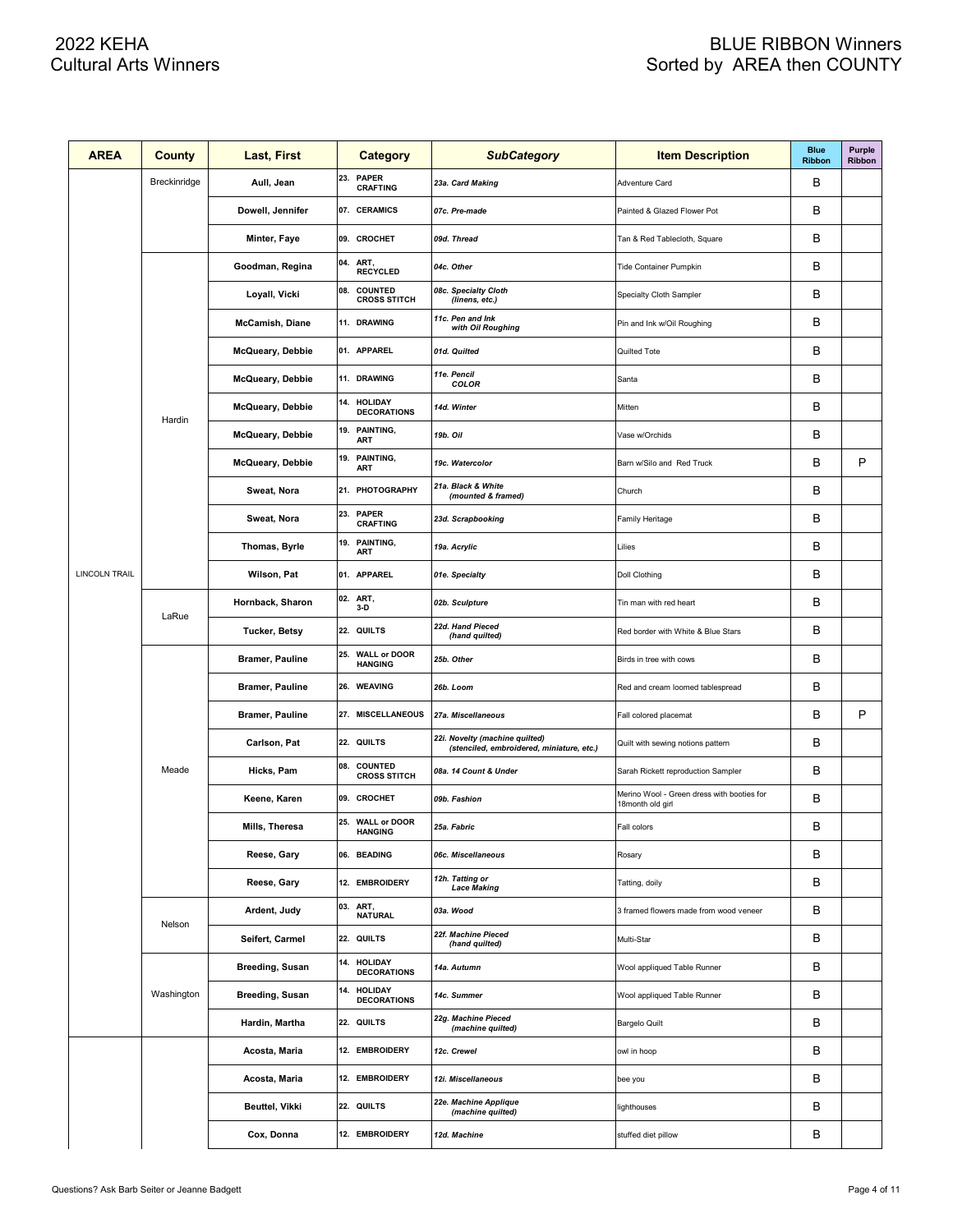| <b>AREA</b>  | <b>County</b> | Last, First       | <b>Category</b>                        | <b>SubCategory</b>                                         | <b>Item Description</b>                 | <b>Blue</b><br><b>Ribbon</b> | Purple<br>Ribbon |
|--------------|---------------|-------------------|----------------------------------------|------------------------------------------------------------|-----------------------------------------|------------------------------|------------------|
|              | Allen         | Holm, Marsha      | 05. BASKETRY                           | 05e. Plain                                                 | plain feather basket                    | в                            |                  |
|              |               | Holzman, Donna    | 09. CROCHET                            | 09b. Fashion                                               | crochet shawl                           | B                            |                  |
|              |               | Holzman, Donna    | 12. EMBROIDERY                         | 12g. Swedish                                               | Swedish weaving                         | В                            |                  |
|              |               | Pannell, Wendy    | 23.<br><b>PAPER</b><br><b>CRAFTING</b> | 23d. Scrapbooking                                          | Wyatt's Christmas                       | B                            |                  |
|              |               | Vick, Imogene     | 07. CERAMICS                           | 07b. Molded                                                | Santa                                   | B                            |                  |
|              |               | Bell, Edie        | 02. ART,<br>$3-D$                      | 02a. Carving                                               | Duck                                    | B                            |                  |
|              | Barren        | Bell, Edie        | ART,<br>03.<br><b>NATURAL</b>          | 03a. Wood                                                  |                                         | B                            |                  |
|              |               | Wray, Joyce       | 26. WEAVING                            | 26b. Loom                                                  |                                         | B                            |                  |
|              |               | Coats, Kathern    | 06. BEADING                            | 06c. Miscellaneous                                         | moon and shadows of trees               | B                            |                  |
| MAMMOTH CAVE |               | Douglas, Joann    | PAINTING,<br>19.<br><b>ART</b>         | 19b. Oil                                                   | flowers & swans                         | B                            |                  |
|              | Hart          | Douglas, Joann    | 19.<br>PAINTING,<br>ART                | 19c. Watercolor                                            | deer in the woods                       | B                            |                  |
|              |               | Logsdon, Linda    | 22. QUILTS                             | 22k. Miscellaneous<br>(hand or machine quilted)            | spicy spiral multi-colored table runner | В                            |                  |
|              | Monroe        | Baker, Polly      | 01. APPAREL                            | 01c. Basic Sewing                                          | green gingham dress                     | В                            |                  |
|              |               | Short, Janice     | 22. QUILTS                             | 22a. Baby-size or Lap-size<br>(hand quilted)               | red/white/blue lap quilt                | В                            |                  |
|              |               | Weaver, Carol     | 05. BASKETRY                           | 05b. Dyed Material                                         | small basket                            | В                            |                  |
|              |               | Brace, Mary Beth  | 11. DRAWING                            | 11b. Pen and Ink                                           | gold city                               | В                            |                  |
|              | Simpson       | Jordan, Nell      | 04. ART,<br><b>RECYCLED</b>            | 04a. Clothing                                              | apron                                   | B                            |                  |
|              |               | Jordan, Nell      | 22. QUILTS                             | 22c. Hand Applique<br>(hand quilted)                       | flower garden                           | B                            |                  |
|              |               | Jordan, Nell      | 22. QUILTS                             | 22g. Machine Pieced<br>(machine quilted)                   | cross quilt                             | B                            |                  |
|              |               | Nealy, Debbie     | 09. CROCHET                            | 09c. Home Decor & Afghans                                  | Afghan                                  | B                            |                  |
|              | Warren        | Johnson, Romanza  | 18. NEEDLEPOINT                        | 18a. Cloth Canvas                                          | needlepoint pillow                      | B                            |                  |
|              |               | Sledge, Mila      | 15. JEWELRY                            | 15b. Mixed Media<br>(wire, chain maille, mixed with beads) | wired jewelry with zippers              | B                            |                  |
|              |               | Bentley, Hazel    | 08. COUNTED<br><b>CROSS STITCH</b>     | 08a. 14 Count & Under                                      | 4 Seasons-flowers                       | B                            |                  |
|              |               | Bentley, Hazel    | 08. COUNTED<br><b>CROSS SILICH</b>     | 08b. 16 to 22 Count                                        | 4 Seasons House                         | B                            |                  |
|              |               | Bentley, Hazel    | 08. COUNTED<br><b>CROSS STITCH</b>     | 08c. Specialty Cloth<br>(linens, etc.)                     | Deer Afghan                             | В                            |                  |
|              |               | Bentley, Hazel    | 12. EMBROIDERY                         | 12d. Machine                                               | Month of the year Afghan                | В                            |                  |
|              |               | Couch, Roberta    | 19. PAINTING,<br>ART                   | 19b. Oil                                                   | Deer with antlers                       | В                            |                  |
|              |               | DeBoard, Henrieta | 09. CROCHET                            | 09d. Thread                                                | Lavender Doily                          | В                            |                  |
|              |               | Johnson, Donna    | 22. QUILTS                             | 22j. Technology Based<br>(hand or machine quilted)         | Pixelated Grey scale bulldog            | В                            |                  |
|              |               | Stacey, Amy       | 01. APPAREL                            | 01a. Accessory                                             | Music Purse                             | В                            |                  |
|              | Boone         | Stacey, Amy       | 15. JEWELRY                            | 15a. Beaded                                                | Red leather frame 2 pair earrings       | в                            |                  |
|              |               | Stidham, Debbie   | 05. BASKETRY                           | 05d. Novelty                                               | Turquoise handles, rectangle            | В                            |                  |
|              |               | Stidham, Debbie   | 05. BASKETRY                           | 05e. Plain                                                 | Round with enamel pan                   | в                            |                  |
|              |               | Stidham, Debbie   | 10. DOLL/TOY<br><b>MAKING</b>          | 10a. Cloth                                                 | White Teddy Bear/Hat &Vest              | в                            |                  |
|              |               | Stidham, Debbie   | 22. QUILTS                             | 22g. Machine Pieced<br>(machine quilted)                   | Blue & Yellow Stars 9 patch             | в                            |                  |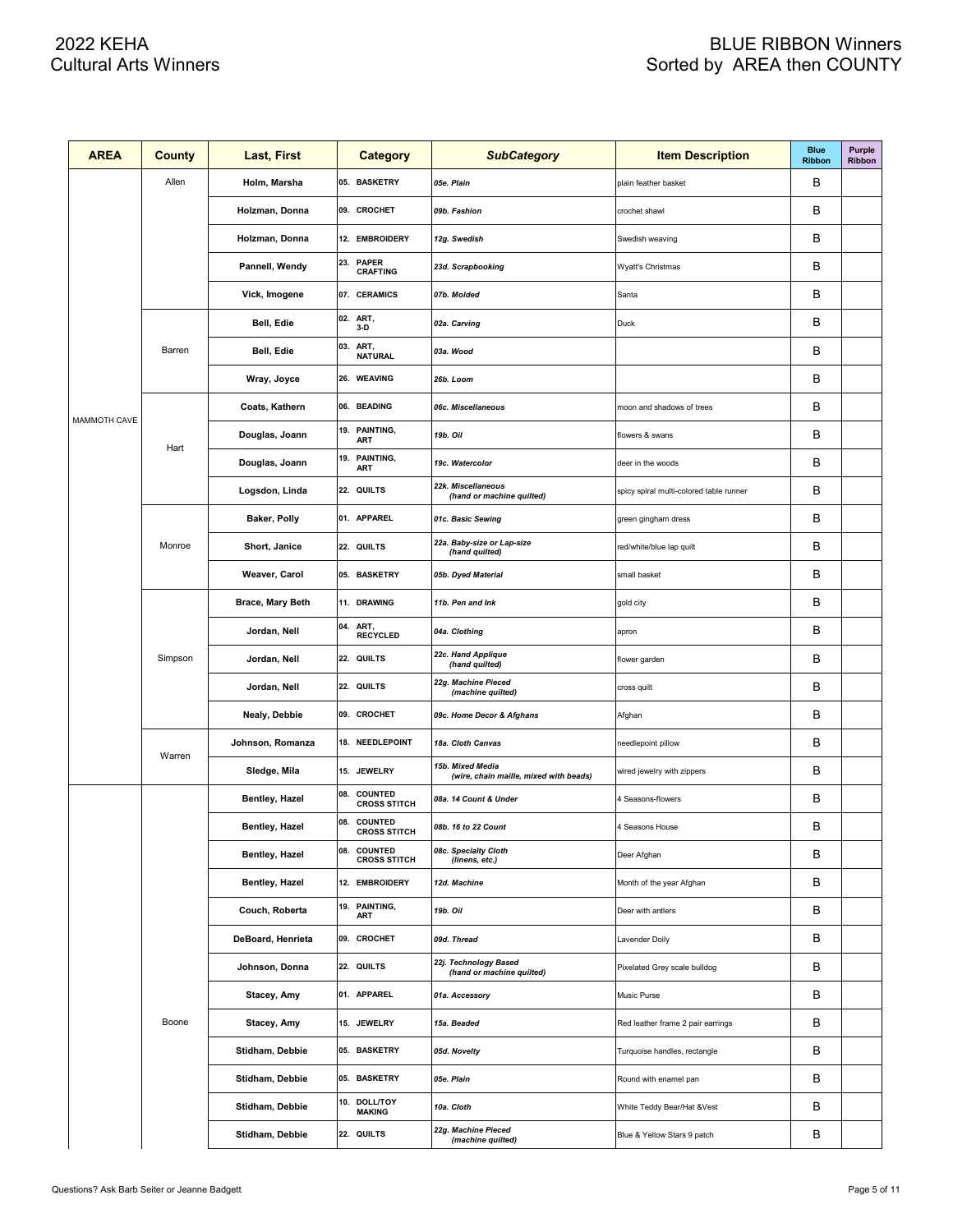| <b>AREA</b>     | County    | Last, First            | Category                                     | <b>SubCategory</b>                                                          | <b>Item Description</b>                | <b>Blue</b><br><b>Ribbon</b> | Purple<br>Ribbon |
|-----------------|-----------|------------------------|----------------------------------------------|-----------------------------------------------------------------------------|----------------------------------------|------------------------------|------------------|
|                 |           | Stidham, Debbie        | 22. QUILTS                                   | 22i. Novelty (machine quilted)<br>(stenciled, embroidered, miniature, etc.) | Purple lily 10" square                 | B                            |                  |
|                 |           | Trentkamp, Jennifer    | <b>HOLIDAY</b><br>14.<br><b>DECORATIONS</b>  | 14d. Winter                                                                 | Jeweled Christmas tree                 | в                            | P                |
|                 |           | Trentkamp, Jennifer    | 21. PHOTOGRAPHY                              | 21a. Black & White<br>(mounted & framed)                                    | Poodle 8x10                            | B                            |                  |
|                 |           | Trentkamp, Jennifer    | 27. MISCELLANEOUS                            | 27a. Miscellaneous                                                          | Horse made of flower pots              | B                            |                  |
|                 |           | Kerby, Marcia          | 22. QUILTS                                   | 22b. Baby-size or Lap-size<br>(machine quilted)                             | Pastels                                | B                            |                  |
|                 |           | Mitchell, Juanita      | 12. EMBROIDERY                               | 12a. Basic                                                                  | Sampler                                | B                            |                  |
| <b>NORTHERN</b> | Campbell  | Mitchell, Juanita      | 22. QUILTS                                   | 22a. Baby-size or Lap-size<br>(hand quilted)                                | Noah's Ark                             | B                            |                  |
| <b>KENTUCKY</b> |           | Scheve, Ann            | 19. PAINTING,<br><b>ART</b>                  | 19a. Acrylic                                                                | Grass on Beach                         | B                            |                  |
|                 |           | Yeager, Judy           | 23.<br><b>PAPER</b><br><b>CRAFTING</b>       | 23c. Quilling                                                               | <b>Flower Picture</b>                  | B                            |                  |
|                 |           | Bond, Bonnie           | 03.<br>ART,<br><b>NATURAL</b>                | 03a. Wood                                                                   | Small Ladder                           | B                            |                  |
|                 | Gallatin  | Keller, Sue            | 14.<br><b>HOLIDAY</b><br><b>DECORATIONS</b>  | 14c. Summer                                                                 | Mainstreet Bench Cover                 | B                            |                  |
|                 |           | Wehrle, Tina           | 04.<br>ART,<br><b>RECYCLED</b>               | 04b. Household                                                              | Mason Jar/Tractor/Chickens             | B                            |                  |
|                 |           | <b>Barnett, Karen</b>  | 09. CROCHET                                  | 09b. Fashion                                                                | Jacket and purse set                   | B                            |                  |
|                 |           | <b>Briggs, Cynthia</b> | 09. CROCHET                                  | 09c. Home Decor & Afghans                                                   | Purple, Lavender, White Afghan         | B                            |                  |
|                 | Grant     | Courts, Jackie         | 25.<br><b>WALL or DOOR</b><br><b>HANGING</b> | 25b. Other                                                                  | Home sweet home wooden hanger          | B                            |                  |
|                 |           | Dunn, Carolyn          | 01. APPAREL                                  | 01b. Appliqued                                                              | Childs bib rocking horse               | B                            |                  |
|                 |           | Morgan, Diana          | 04.<br>ART,<br><b>RECYCLED</b>               | 04a. Clothing                                                               | Shirt Pillow Says Dad                  | B                            |                  |
|                 |           | Donovan, Lucky         | 20.<br>PAINTING,<br><b>DECORATIVE</b>        | 20b. Wood                                                                   | Santa and Mrs. Claus Basket Top        | B                            |                  |
|                 | Kenton    | Resing, Maryloretto    | 15. JEWELRY                                  | 15b. Mixed Media<br>(wire, chain maille, mixed with beads)                  |                                        | B                            |                  |
|                 |           | Waibel, Jackie         | 23.<br><b>PAPER</b><br><b>CRAFTING</b>       | 23a. Card Making                                                            | Blue tie ribbon                        | B                            |                  |
|                 |           | Waibel, Jackie         | 23.<br><b>PAPER</b><br><b>CRAFTING</b>       | 23d. Scrapbooking                                                           | Cicada Pics                            | B                            |                  |
|                 |           | Perkins, Denise        | 12. EMBROIDERY                               | 12e. Ribbon                                                                 | Rose Embroidery                        | B                            |                  |
|                 |           | Williams, Judy         | <b>HOLIDAY</b><br>14.<br><b>DECORATIONS</b>  | 14a. Autumn                                                                 | Fall wall hanging                      | B                            |                  |
|                 | Owen      | Williams, Judy         | 22. QUILTS                                   | 22e. Machine Applique<br>(machine quilted)                                  | Sailboat                               | B                            |                  |
|                 |           | Williams, Judy         | 22. QUILTS                                   | 22k. Miscellaneous<br>(hand or machine quilted)                             | Scarecrow Quilt                        | В                            |                  |
|                 |           | Williams, Judy         | 25. WALL or DOOR<br><b>HANGING</b>           | 25a. Fabric                                                                 | Nativity Wall Hanging                  | В                            |                  |
|                 | Pendleton | Flaugher, Joyce        | <b>DOLL/TOY</b><br>10.<br><b>MAKING</b>      | 10b. Handmade Toy NOT<br>Porcelain/China/Cloth                              |                                        | В                            |                  |
|                 | Anderson  | Marean, Linda          | 22. QUILTS                                   | 22g. Machine Pieced<br>(machine quilted)                                    | Large multi colored challenge 14 quilt | B                            |                  |
|                 |           | Marean, Linda          | 14. HOLIDAY<br><b>DECORATIONS</b>            | 14a. Autumn                                                                 | Halloween decor                        | в                            |                  |
|                 |           | Bowen, Clara           | 22. QUILTS                                   | 22i. Novelty (machine quilted)<br>(stenciled, embroidered, miniature, etc.) | cross stitch elephant                  | в                            |                  |
|                 |           | Frondal, Lois          | 12. EMBROIDERY                               | 12d. Machine                                                                | peach and tan table runner             | В                            |                  |
|                 |           | Goggin, Teresa         | 26. WEAVING                                  | 26a. Hand<br>(macrame, caning)                                              |                                        | В                            |                  |
|                 |           | Kennedy, Martha        | 22. QUILTS                                   | 22f. Machine Pieced<br>(hand quilted)                                       | star square                            | В                            |                  |
|                 |           | Lindsay, Nancy         | 22. QUILTS                                   | 22b. Baby-size or Lap-size<br>(machine quilted)                             |                                        | в                            |                  |
|                 |           | Lindsay, Nancy         | 22. QUILTS                                   | 22h. Novelty (hand quilted)<br>(stenciled, embroidered, miniature, etc.)    | red work                               | в                            |                  |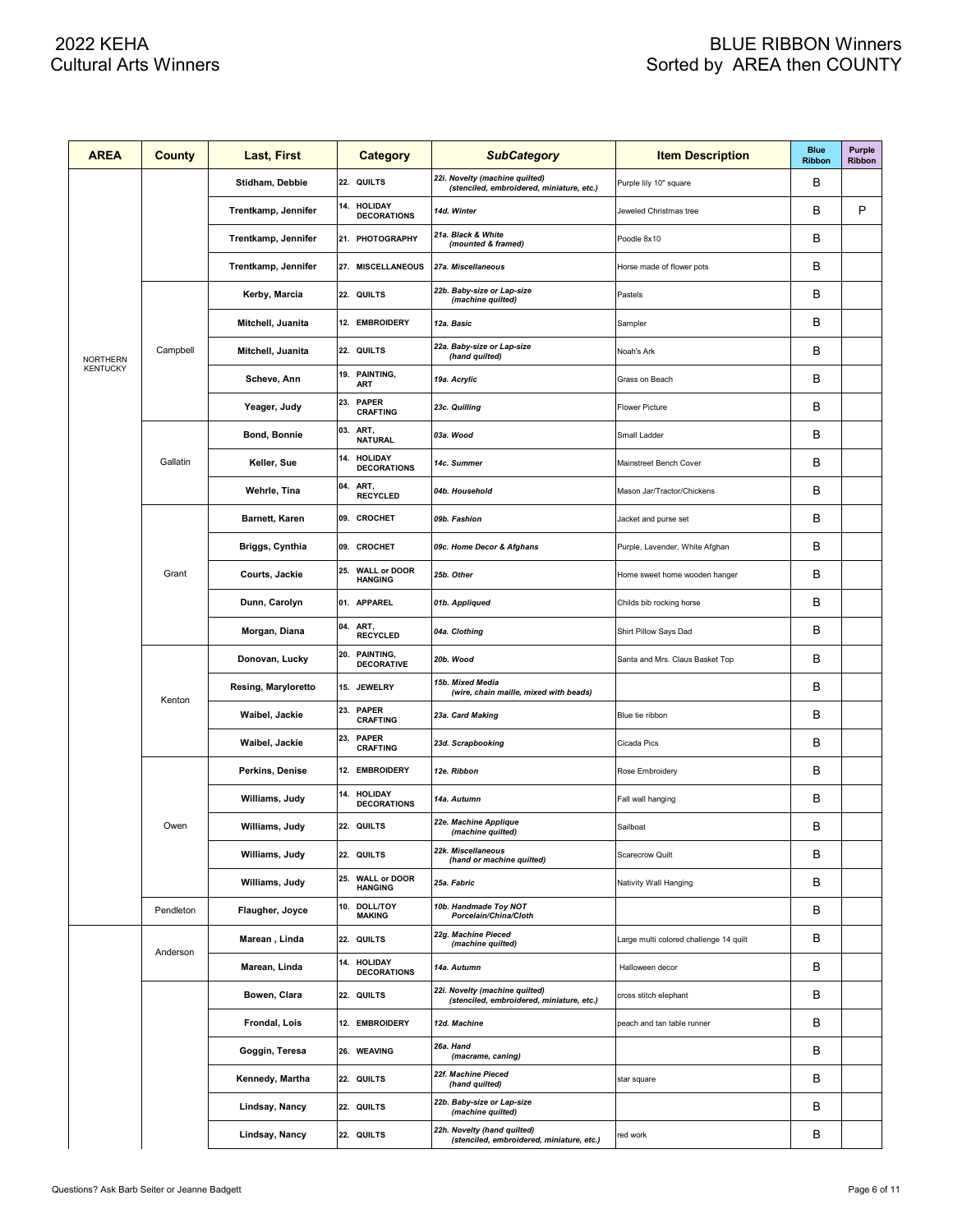| <b>AREA</b>        | County     | Last, First               | <b>Category</b>                              | <b>SubCategory</b>                              | <b>Item Description</b>                                                | <b>Blue</b><br><b>Ribbon</b> | Purple<br>Ribbon |
|--------------------|------------|---------------------------|----------------------------------------------|-------------------------------------------------|------------------------------------------------------------------------|------------------------------|------------------|
|                    | Boyle      | Mills, Thelma             | 04.<br>ART,<br><b>RECYCLED</b>               | 04a. Clothing                                   | tan shoe bag                                                           | в                            |                  |
|                    |            | Mills, Thelma             | 12. EMBROIDERY                               | 12h. Tatting or<br><b>Lace Making</b>           | orange doily                                                           | В                            |                  |
|                    |            | Mills, Thelma             | 19. PAINTING,<br><b>ART</b>                  | 19b. Oil                                        | lake and mountains                                                     | В                            |                  |
|                    |            | Mills, Thelma             | 20.<br>PAINTING,<br><b>DECORATIVE</b>        | 20c. Other                                      | black and white gourd                                                  | B                            |                  |
|                    |            | Mills, Thelma             | 23.<br><b>PAPER</b><br><b>CRAFTING</b>       | 23b. Origami                                    | flowers                                                                | B                            |                  |
|                    |            | Owens, Vicki              | 01. APPAREL                                  | 01c. Basic Sewing                               | Raggedy Ann Dress                                                      | B                            |                  |
| <b>FORT HARROD</b> |            | Sharp, Mary Ann           | 12. EMBROIDERY                               | 12i. Miscellaneous                              | chicken scratch KY                                                     | B                            |                  |
|                    | Franklin   | Belen, Rita               | 01. APPAREL                                  | 01a. Accessory                                  | Quilted Bag (Tan/red fabric with roses, apples,<br>and cherry designs) | B                            |                  |
|                    |            | Keefe, Roberta            | 10.<br><b>DOLL/TOY</b><br><b>MAKING</b>      | 10a. Cloth                                      | toy book                                                               | B                            |                  |
|                    | Jessamine  | Keefe, Roberta            | 22. QUILTS                                   | 22e. Machine Applique<br>(machine quilted)      | pumpkins                                                               | B                            |                  |
|                    |            | Padgett, Michelle         | 03.<br>ART,<br><b>NATURAL</b>                | 03a. Wood                                       | Thankful Jar Flowers                                                   | B                            |                  |
|                    | Lincoln    | Padgett, Michelle         | 22. QUILTS                                   | 22k. Miscellaneous<br>(hand or machine quilted) | Christmas Table Topper                                                 | B                            |                  |
|                    |            | <b>Patterson, Phyllis</b> | 18. NEEDLEPOINT                              | 18b. Plastic                                    | Candy Corn Placemat & Basket                                           | B                            |                  |
|                    | Mercer     | Burberry, Trisha          | 24.<br><b>RUG</b><br><b>MAKING</b>           | 24b. Hooked                                     | "My Country" Rug                                                       | B                            | P                |
|                    |            | Burberry, Trisha          | <b>WALL or DOOR</b><br>25.<br><b>HANGING</b> | 25a. Fabric                                     | 'Corn Crib 1854" Rug                                                   | B                            |                  |
|                    |            | Boggess, Anna             | <b>24. RUG</b><br><b>MAKING</b>              | 24a. Braided                                    | Colorful Rug                                                           | B                            |                  |
|                    | Woodford   | Darland, Crystal          | 07. CERAMICS                                 | 07a. Hand-formed                                | Tan speckled bowl                                                      | B                            | P                |
|                    |            | Darland, Crystal          | 13. FELTING                                  | 13a. Needle Method                              | Felted snowman                                                         | B                            |                  |
|                    |            | Darland, Crystal          | 19. PAINTING,<br>ART                         | 19c. Watercolor                                 | Milk can with flowers (small pink frame)                               | B                            |                  |
|                    |            | Darland, Crystal          | 24.<br><b>RUG</b><br><b>MAKING</b>           | 24c. Punch Needle                               | Milk can (teal frame with white matte)                                 | B                            |                  |
|                    |            | <b>Barnett, Valarie</b>   | <b>KNITTING</b><br>16.<br>(HAND)             | 16a. Accessories                                | Sheep's Wool Blue and White Scarf                                      | B                            |                  |
|                    |            | Reynolds, Gerri           | 09. CROCHET                                  | 09d. Thread                                     | <b>Baptismal Dress/Hat</b>                                             | B                            |                  |
|                    |            | Reynolds, Gerri           | 10. DOLL/TOY<br><b>MAKING</b>                | 10a. Cloth                                      | 'Biker Chick"- Red Finger Nails and Black<br>Leather                   | B                            |                  |
|                    |            | Reynolds, Gerri           | 12. EMBROIDERY                               | 12i. Miscellaneous                              | The Eagle Flies                                                        | B                            |                  |
|                    |            | Reynolds, Gerri           | 14. HOLIDAY<br><b>DECORATIONS</b>            | 14c. Summer                                     | Are We There Yet? Fishing                                              | В                            |                  |
|                    | Adair      | Reynolds, Gerri           | 19. PAINTING,<br>ART                         | 19a. Acrylic                                    | Santa Claus on Large Serving Dish                                      | В                            |                  |
|                    |            | Reynolds, Gerri           | 22. QUILTS                                   | 22a. Baby-size or Lap-size<br>(hand quilted)    | Pinwheels                                                              | в                            |                  |
|                    |            | Reynolds, Gerri           | 22. QUILTS                                   | 22c. Hand Applique<br>(hand quilted)            | "Where Are My Tweezers, I Have Chin Whiskers"                          | В                            |                  |
|                    |            | Reynolds, Gerri           | 22. QUILTS                                   | 22d. Hand Pieced<br>(hand quilted)              | A Mother Loves Her Children Beary Much                                 | В                            |                  |
|                    |            | Reynolds, Gerri           | 25. WALL or DOOR<br><b>HANGING</b>           | 25a. Fabric                                     | State Bird of Kentucky                                                 | В                            |                  |
|                    |            | Ritzie, Townya            | 12. EMBROIDERY                               | 12d. Machine                                    | Backpack-Red and Black                                                 | В                            |                  |
|                    |            | Gilbert, Wanda            | 05. BASKETRY                                 | 05e. Plain                                      | Rectangle                                                              | В                            |                  |
|                    | Cumberland | Kass, Kay                 | 05. BASKETRY                                 | 05a. Cane                                       | Nantucket Style                                                        | в                            |                  |
|                    |            | Kass, Kay                 | 05. BASKETRY                                 | 05c. Miniature<br>(under 4 inch)                | Black Ash Friendship                                                   | В                            | P                |
|                    |            | <b>Branscum, Emily</b>    | 04. ART,<br><b>RECYCLED</b>                  | 04b. Household                                  | Jewelry Wall Hanging                                                   | В                            |                  |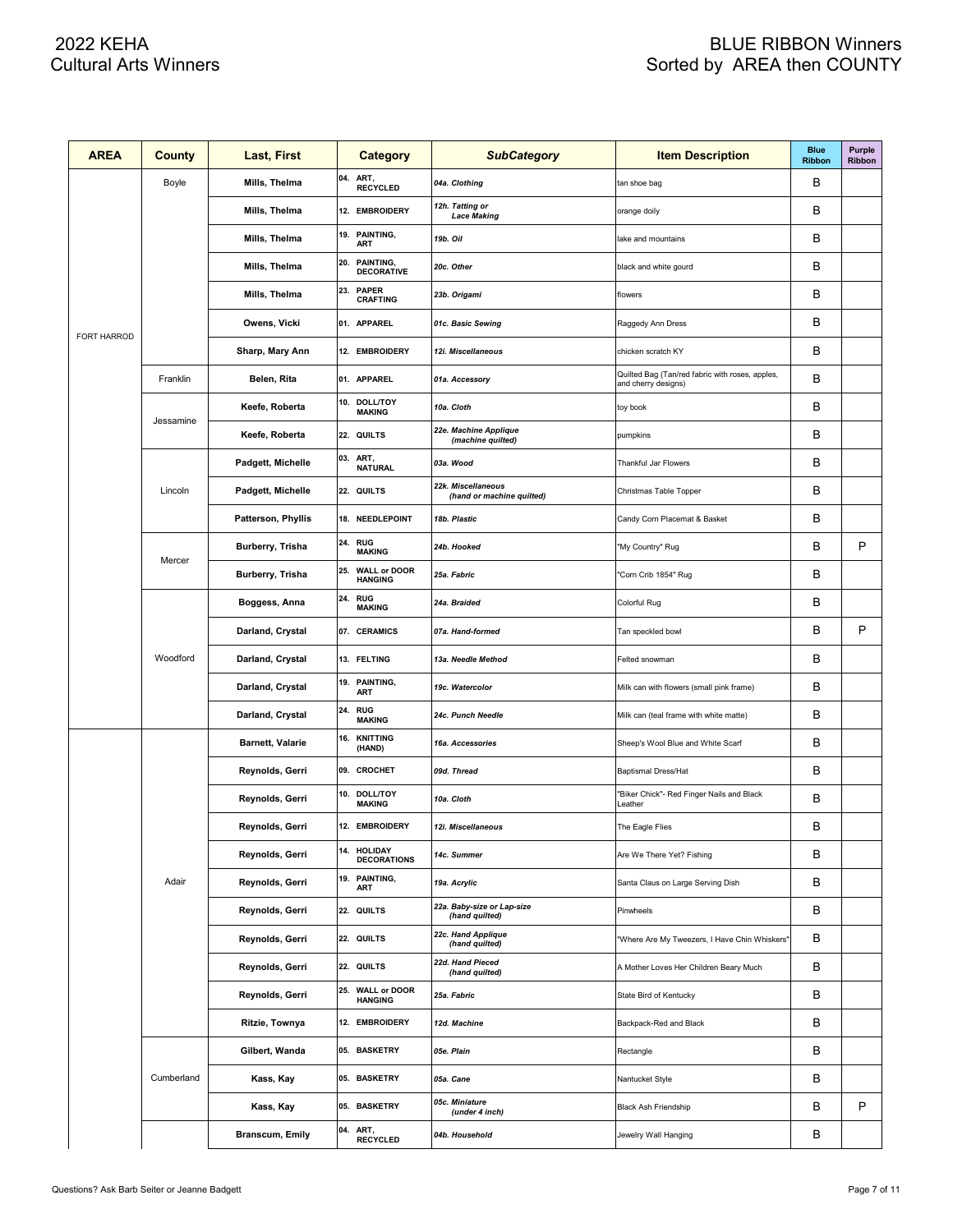| <b>AREA</b>        | County  | Last, First       | Category                               | <b>SubCategory</b>                                                          | <b>Item Description</b>               | <b>Blue</b><br><b>Ribbon</b> | Purple<br>Ribbon |
|--------------------|---------|-------------------|----------------------------------------|-----------------------------------------------------------------------------|---------------------------------------|------------------------------|------------------|
|                    | Pulaski | Hall, Ann         | 23.<br><b>PAPER</b><br><b>CRAFTING</b> | 23c. Quilling                                                               | Carousel                              | В                            | P                |
|                    |         | Kincaid, Nancy    | 11. DRAWING                            | 11c. Pen and Ink<br>with Oil Roughing                                       | <b>Blue Box</b>                       | В                            |                  |
|                    |         | Eubank, Melonie   | 12. EMBROIDERY                         | 12g. Swedish                                                                | White Afghan with Teal Aztec Design   | В                            |                  |
|                    |         | Eubank, Melonie   | 22. QUILTS                             | 22i. Novelty (machine quilted)<br>(stenciled, embroidered, miniature, etc.) | Miniature Log Cabin Quilt             | В                            |                  |
|                    |         | Eubank, Melonie   | 23. PAPER<br><b>CRAFTING</b>           | 23a. Card Making                                                            | Hot Air Balloon Birthday Card         | В                            |                  |
| LAKE<br>CUMBERLAND |         | Flanagan, Debra   | 23. PAPER<br><b>CRAFTING</b>           | 23b. Origami                                                                | 3 Kimonos in Black Frame              | В                            |                  |
|                    | Russell | Flanagan, Debra   | 23. PAPER<br><b>CRAFTING</b>           | 23d. Scrapbooking                                                           | Drury Family Recipes & Photos         | В                            |                  |
|                    |         | Foley, Sue        | 02. ART,<br>$3-D$                      | 02b. Sculpture                                                              | Santa Gourd in 2 piece dome           | В                            |                  |
|                    |         | Foley, Sue        | 04.<br>ART,<br><b>RECYCLED</b>         | 04c. Other                                                                  | Painted Light with Hummingbirds       | В                            |                  |
|                    |         | Foley, Sue        | 11. DRAWING                            | 11e. Pencil<br><b>COLOR</b>                                                 | Bluebird on Post with Morning Glories | В                            |                  |
|                    |         | Foley, Sue        | 20. PAINTING,<br><b>DECORATIVE</b>     | 20c. Other                                                                  | Pillow with Painted Daisy & Bees      | В                            |                  |
|                    |         | Aldrich, Sylvia   | 15. JEWELRY                            | 15b. Mixed Media<br>(wire, chain maille, mixed with beads)                  | Bracelet with Wool & Beads            | В                            |                  |
|                    |         | Back, Kara        | 11. DRAWING                            | 11b. Pen and Ink                                                            | Deer Skull                            | В                            | P                |
|                    | Taylor  | Gordon, Patty     | 08. COUNTED<br><b>CROSS STITCH</b>     | 08a. 14 Count & Under                                                       | Ocean                                 | B                            | P                |
|                    |         | Ingram, Edie      | 15. JEWELRY                            | 15c. Original Design                                                        | Necklace                              | В                            |                  |
|                    |         | Morris, Carolyn   | 12. EMBROIDERY                         | 12h. Tatting or<br><b>Lace Making</b>                                       | <b>Tatted Heart</b>                   | В                            |                  |
|                    |         | Wilcoxson, Debbie | 09. CROCHET                            | 09a. Accessories                                                            | Purse                                 | В                            |                  |
|                    |         | Buchman, Bonnie   | 07. CERAMICS                           | 07b. Molded                                                                 | Cockatiel                             | В                            |                  |
|                    |         | Buchman, Bonnie   | 19. PAINTING,<br><b>ART</b>            | 19c. Watercolor                                                             | Beach                                 | В                            |                  |
|                    |         | Corder, Brenda    | 05. BASKETRY                           | 05d. Novelty                                                                | Multi-Color Reed                      | В                            |                  |
|                    |         | Duvall, Vera      | 12. EMBROIDERY                         | 12a. Basic                                                                  | Purple Embroidery-Pillow Cases        | В                            |                  |
|                    | Wayne   | Grady, Denise     | 10. DOLL/TOY<br><b>MAKING</b>          | 10b. Handmade Toy NOT<br>Porcelain/China/Cloth                              | Yellow Chicken                        | В                            | P                |
|                    |         | Payne, Carson     | 02. ART,<br>$3-D$                      | 02a. Carving                                                                | Mountain Men                          | в                            |                  |
|                    |         | Rush, Marilyn     | 22. QUILTS                             | 22k. Miscellaneous<br>(hand or machine quilted)                             | <b>Blue Butterflies</b>               | B                            |                  |
|                    |         | Sartin, Polly     | 22. QUILTS                             | 22f. Machine Pieced<br>(hand quilted)                                       | Double Irish Chain                    | в                            |                  |
|                    |         | Sartin, Polly     | 22. QUILTS                             | 22h. Novelty (hand quilted)<br>(stenciled, embroidered, miniature, etc.)    | Cross Stitched                        | В                            | P                |
|                    | Bourbon | Vaughn, Connie    | 05. BASKETRY                           | 05d. Novelty                                                                | Small Nantucket with quarter in base  | В                            |                  |
|                    |         | Vaughn, Connie    | 22. QUILTS                             | 22h. Novelty (hand quilted)<br>(stenciled, embroidered, miniature, etc.)    | White Quilt with Red Cross-Stitch     | в                            |                  |
|                    |         | Bonar, Betty      | 07. CERAMICS                           | 07a. Hand-formed                                                            | Dish With Flowers                     | В                            |                  |
|                    |         | Bonar, Betty      | 12. EMBROIDERY                         | 12c. Crewel                                                                 | <b>Flower Pillow</b>                  | В                            | P                |
|                    |         | Gyula, Maryett    | 18. NEEDLEPOINT                        | 18a. Cloth Canvas                                                           | Fox in Woods                          | в                            | P                |
|                    |         | Gyula, Maryett    | 27. MISCELLANEOUS                      | 27a. Miscellaneous                                                          | <b>Framed Houses</b>                  | В                            |                  |
|                    | Clark   | Hampton, Frances  | 03. ART,<br><b>NATURAL</b>             | 03a. Wood                                                                   | Wood Burning                          | В                            |                  |
|                    |         | Hampton, Frances  | 07. CERAMICS                           | 07c. Pre-made                                                               | Picture Frame                         | В                            |                  |
|                    |         | Puckett, Claudia  | 13. FELTING                            | 13a. Needle Method                                                          | <b>Felted Nativity Scene</b>          | В                            | P                |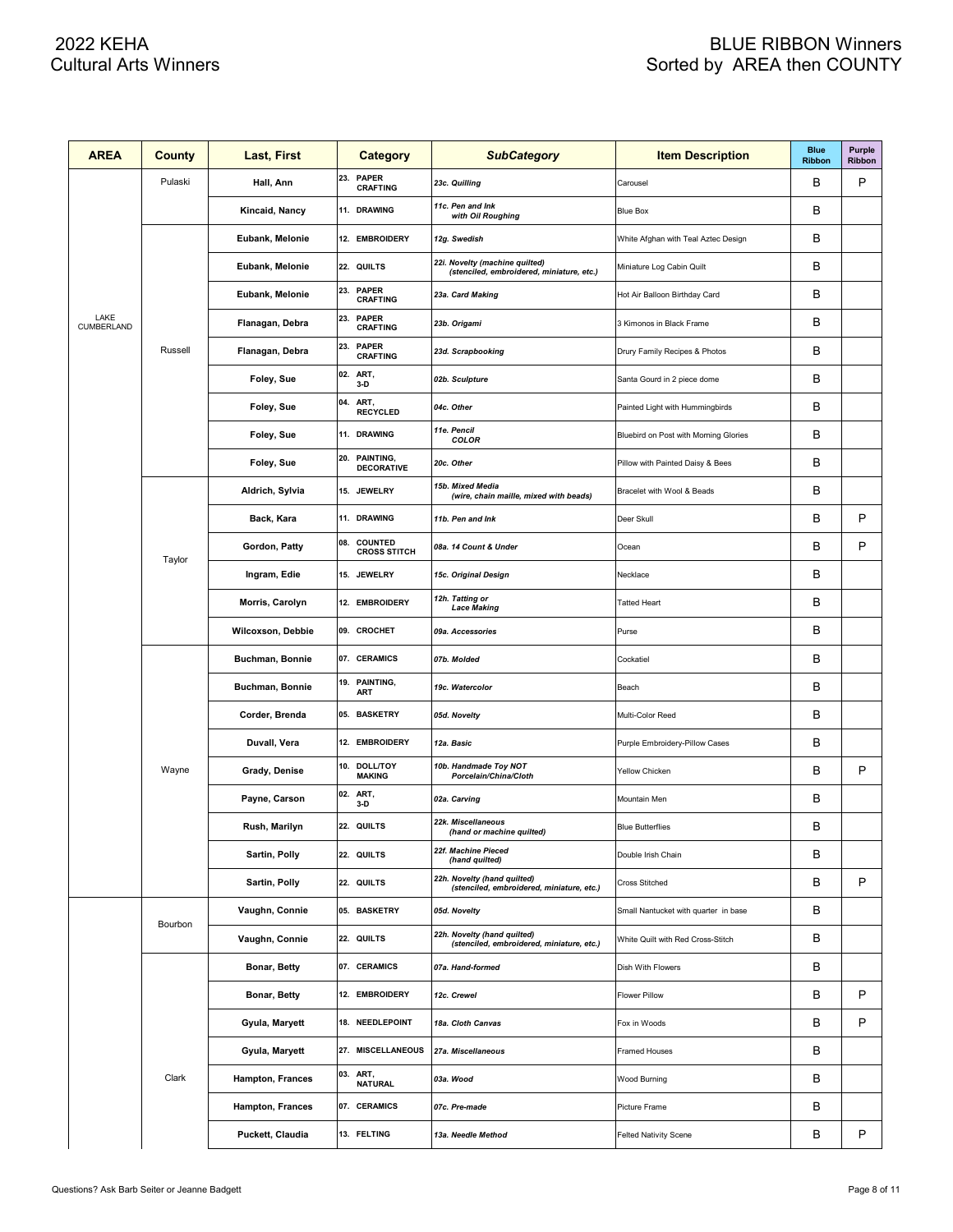| <b>AREA</b>          | County   | Last, First              | Category                                     | <b>SubCategory</b>                                                       | <b>Item Description</b>                                         | <b>Blue</b><br><b>Ribbon</b> | <b>Purple</b><br>Ribbon |
|----------------------|----------|--------------------------|----------------------------------------------|--------------------------------------------------------------------------|-----------------------------------------------------------------|------------------------------|-------------------------|
|                      |          | Reffitt, Pam             | 14.<br><b>HOLIDAY</b><br><b>DECORATIONS</b>  | 14d. Winter                                                              | Santa Gourd                                                     | В                            |                         |
|                      |          | Reffitt, Pam             | 20.<br>PAINTING,<br><b>DECORATIVE</b>        | 20c. Other                                                               | Turquoise & Tooled Gourd                                        | B                            |                         |
|                      |          | Fearn-Desrosiers, Diane  | 01. APPAREL                                  | 01c. Basic Sewing                                                        | Jacket                                                          | B                            |                         |
|                      | Fayette  | Richardson, Linda        | 05. BASKETRY                                 | 05b. Dyed Material                                                       | Cherokee Pattern                                                | B                            |                         |
|                      |          | Richardson, Linda        | 05. BASKETRY                                 | 05e. Plain                                                               | Front Porch Hanging Basket                                      | B                            |                         |
| <b>BLUEGRASS</b>     |          | Banfield, Carol          | 19. PAINTING,<br><b>ART</b>                  | 19a. Acrylic                                                             | Lilacs                                                          | B                            |                         |
|                      | Harrison | Banfield, Carol          | 19.<br>PAINTING,<br>ART                      | 19b. Oil                                                                 | Barn                                                            | B                            |                         |
|                      |          | Sparks, Jennie           | COUNTED<br>08.<br><b>CROSS STITCH</b>        | 08a. 14 Count & Under                                                    | Summer Flowers                                                  | B                            |                         |
|                      |          | Adams, Julia             | 16.<br><b>KNITTING</b><br>(HAND)             | 16b. Fashion                                                             | <b>Blue Shaded Vest</b>                                         | B                            |                         |
|                      |          | Arthur, Valerie          | 16.<br><b>KNITTING</b><br>(HAND)             | 16a. Accessories                                                         | Knit Colorwork Poncho                                           | B                            | P                       |
|                      |          | Griffin, Terry           | 14.<br><b>HOLIDAY</b><br><b>DECORATIONS</b>  | 14a. Autumn                                                              | Harvest Mat                                                     | B                            |                         |
|                      |          | Griffin, Terry           | 22. QUILTS                                   | 22g. Machine Pieced<br>(machine quilted)                                 | Autumn Star Quilt                                               | B                            |                         |
|                      | Madison  | Grijalba, Tine           | 01. APPAREL                                  | 01d. Quilted                                                             | Quilted Coat (pastels)                                          | B                            |                         |
|                      |          | LeFurgy, Marylene        | 09. CROCHET                                  | 09b. Fashion                                                             | Teal Top with Jewel variegated Skirt                            | B                            |                         |
|                      |          | Scheiderman, Betty       | 12. EMBROIDERY                               | 12a. Basic                                                               | 90 Days of Covid                                                | B                            |                         |
|                      |          | Scheiderman, Betty       | 25.<br><b>WALL or DOOR</b><br><b>HANGING</b> | 25a. Fabric                                                              | Embroidered Wool Applique                                       | B                            | P                       |
|                      |          | <b>Baker, Marjorie</b>   | 01. APPAREL                                  | 01a. Accessory                                                           | Zippered Tote Bag                                               | B                            |                         |
|                      | Scott    | Baker, Marjorie          | 01. APPAREL                                  | 01e. Specialty                                                           | Blue Jacket with Sashiko Embroidery                             | B                            |                         |
|                      |          | <b>Baker, Marjorie</b>   | 12. EMBROIDERY                               | 12i. Miscellaneous                                                       | Chicken Scratch Pumpkin Table Mat                               | B                            |                         |
|                      | Bracken  | Burgoon, Madeline        | 22. QUILTS                                   | 22k. Miscellaneous<br>(hand or machine quilted)                          | Sunflower table runner                                          | B                            |                         |
|                      |          | <b>Blevins, Heather</b>  | 11. DRAWING                                  | 11d. Pencil or Charcoal<br><b>BLACK</b>                                  | Canadian Goose                                                  | B                            |                         |
|                      |          | <b>Blevins, Heather</b>  | 19. PAINTING,<br><b>ART</b>                  | 19a. Acrylic                                                             | American Queen Steamboat                                        | B                            |                         |
|                      |          | Hughes, Sandra           | 22. QUILTS                                   | 22a. Baby-size or Lap-size<br>(hand quilted)                             | Embroidered bear with pastel colors and blue<br>gingham         | B                            |                         |
|                      |          | Hughes, Sandra           | 22. QUILTS                                   | 22h. Novelty (hand quilted)<br>(stenciled, embroidered, miniature, etc.) | Sampler baby quilt with backing                                 | B                            |                         |
|                      |          | <b>McDowell, Madison</b> | 19. PAINTING,<br>ART                         | 19c. Watercolor                                                          | Sunrise/Sunset                                                  | B                            |                         |
|                      |          | Saunders, Jane           | 12. EMBROIDERY                               | 12b. Candle Wicking                                                      | Beige pillow with basket of brown & creamed<br>embroidery floss | B                            |                         |
|                      | Mason    | Tolle, Jeanette          | 01. APPAREL                                  | 01e. Specialty                                                           | Vest with purple ribbon                                         | B                            | P                       |
|                      |          | Tolle, Jeanette          | 02. ART,<br>$3-D$                            | 02a. Carving                                                             | Bunch of grapes                                                 | B                            |                         |
|                      |          | Tolle, Jeanette          | 06. BEADING                                  | 06c. Miscellaneous                                                       | Wall picture                                                    | B                            |                         |
| <b>LICKING RIVER</b> |          | Tolle, Jeanette          | 14. HOLIDAY<br><b>DECORATIONS</b>            | 14b. Spring                                                              | Easter Sunday                                                   | B                            |                         |
|                      |          | Tolle, Jeanette          | 20. PAINTING,<br><b>DECORATIVE</b>           | 20a. Metal                                                               | Urn with barns & houses                                         | B                            |                         |
|                      |          | Tolle, Jeanette          | 22. QUILTS                                   | 22c. Hand Applique<br>(hand quilted)                                     | Vintage ladies in hats                                          | B                            |                         |
|                      |          | Tolle, Jeanette          | 23. PAPER<br><b>CRAFTING</b>                 | 23b. Origami                                                             | 3-D Picture of violets                                          | в                            |                         |
|                      |          | Tolle, Jeanette          | 24. RUG<br><b>MAKING</b>                     | 24d. Woven                                                               | Wool - Home in KY                                               | в                            |                         |
|                      | Menifee  | Dixon, Rose              | 19. PAINTING,<br>ART                         | 19b. Oil                                                                 |                                                                 | В                            |                         |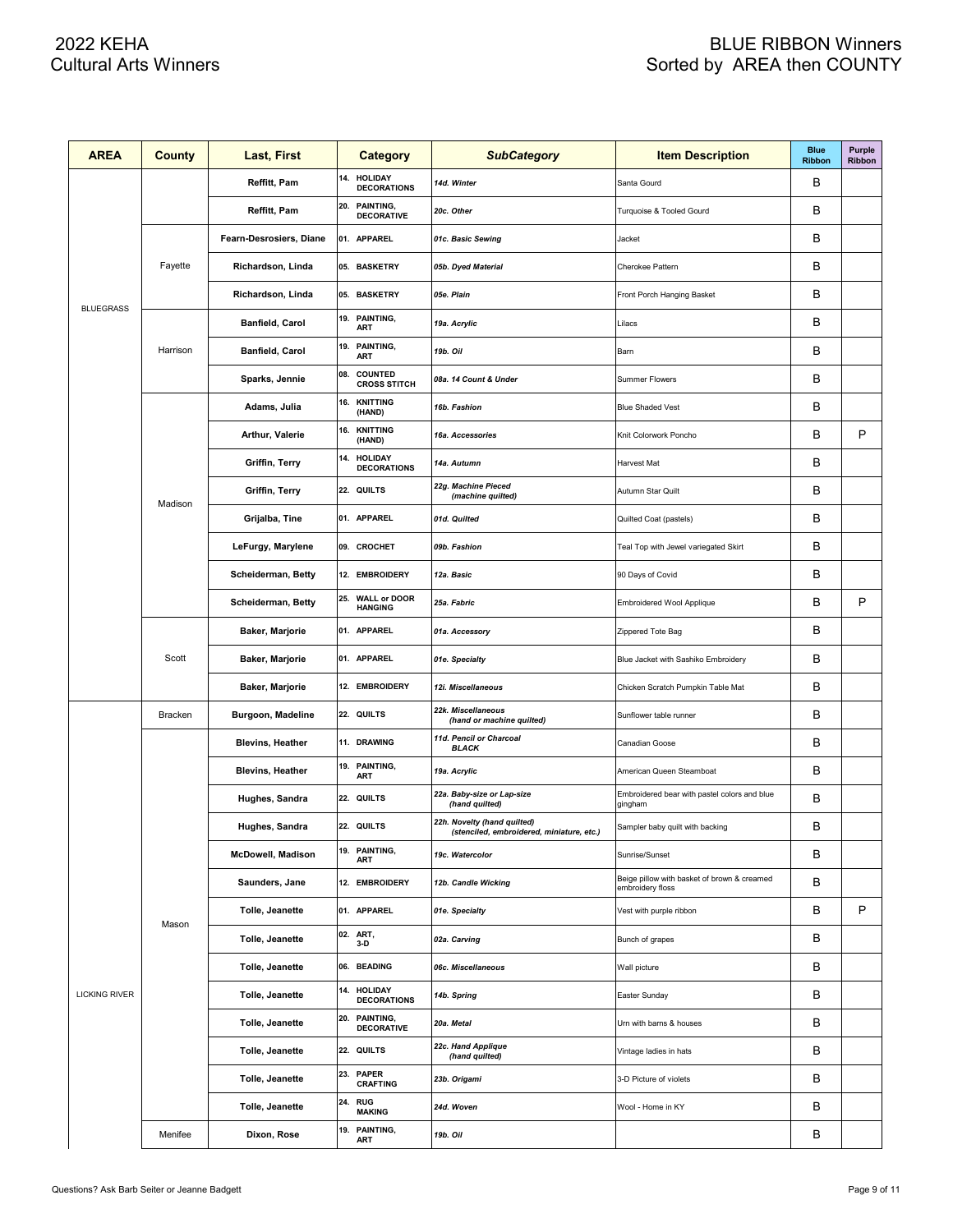| <b>AREA</b>                         | <b>County</b> | Last, First             |     | <b>Category</b>                       | <b>SubCategory</b>                                                          | <b>Item Description</b>                                                                   | <b>Blue</b><br><b>Ribbon</b> | Purple<br>Ribbon |
|-------------------------------------|---------------|-------------------------|-----|---------------------------------------|-----------------------------------------------------------------------------|-------------------------------------------------------------------------------------------|------------------------------|------------------|
|                                     | Menifee       | Roberts, Jean           | 08. | <b>COUNTED</b><br><b>CROSS STITCH</b> | 08a. 14 Count & Under                                                       |                                                                                           | в                            |                  |
|                                     |               | Fink, Aggie             | 03. | ART,<br><b>NATURAL</b>                | 03a. Wood                                                                   | Brown with red, green & white pinecones. Home<br>décor bowl made from sticks & pinecones. | B                            |                  |
|                                     | Montgomery    | Fink, Aggie             | 10. | <b>DOLL/TOY</b><br><b>MAKING</b>      | 10a. Cloth                                                                  | 3 Bear family                                                                             | B                            |                  |
|                                     | Morgan        | Gunnell, Anna           |     | 12. EMBROIDERY                        | 12h. Tatting or<br><b>Lace Making</b>                                       | Hand towel using variegated thread in oranges to<br>cream.                                | B                            |                  |
|                                     | Rowan         | Hamm, Brenda            |     | 09. CROCHET                           | 09a. Accessories                                                            |                                                                                           | B                            |                  |
|                                     | Boyd          | Conley, Johnda          |     | 22. QUILTS                            | 22i. Novelty (machine quilted)<br>(stenciled, embroidered, miniature, etc.) | Solar System                                                                              | B                            |                  |
|                                     |               | <b>Triplett, Jessie</b> |     | 19. PAINTING,<br><b>ART</b>           | 19c. Watercolor                                                             | Teal and Red Bird                                                                         | B                            |                  |
|                                     | Greenup       | Triplett, Jessie        | 20. | PAINTING,<br><b>DECORATIVE</b>        | 20a. Metal                                                                  | Cardinal on a Saw Blade                                                                   | B                            |                  |
|                                     |               | Arrowood, Sandra        | 04. | ART,<br><b>RECYCLED</b>               | 04b. Household                                                              | Witches Hat, Woven Denim                                                                  | B                            | P                |
|                                     |               | Arrowood, Sandra        |     | 09. CROCHET                           | 09c. Home Decor & Afghans                                                   | Pastel Mandala Afghan                                                                     | B                            | P                |
|                                     | Johnson       | Wells, Jean             |     | 12. EMBROIDERY                        | 12i. Miscellaneous                                                          | Needle Case                                                                               | B                            |                  |
| <b>NORTHEAST</b><br><b>KENTUCKY</b> |               | Wells, Jean             | 14. | <b>HOLIDAY</b><br><b>DECORATIONS</b>  | 14d. Winter                                                                 | It's Cold Outside                                                                         | B                            |                  |
|                                     |               | Wells, Jean             |     | 22. QUILTS                            | 22h. Novelty (hand quilted)<br>(stenciled, embroidered, miniature, etc.)    | Let It Snow                                                                               | B                            |                  |
|                                     | Martin        | Cox, Rossalene          |     | 21. PHOTOGRAPHY                       | 21b. Color<br>(mounted & framed)                                            | calf                                                                                      | B                            |                  |
|                                     |               | Harville, Cathy         |     | 01. APPAREL                           | 01a. Accessory                                                              | Brown and Blue Purse                                                                      | B                            |                  |
|                                     | Pike          | Harville, Cathy         | 23. | <b>PAPER</b><br><b>CRAFTING</b>       | 23c. Quilling                                                               | Nyla Florals                                                                              | B                            |                  |
|                                     |               | Maynard, Joetta         | 04. | ART,<br><b>RECYCLED</b>               | 04c. Other                                                                  | Denim Tote with Pockets                                                                   | B                            |                  |
|                                     |               | Hall, Theresa           |     | 22. QUILTS                            | 22f. Machine Pieced<br>(hand quilted)                                       | Christmas Snowman                                                                         | B                            |                  |
|                                     |               | Boggs, James Scott      | 03. | ART,<br><b>NATURAL</b>                | 03a. Wood                                                                   | Slice-N-Dice Cutting Board                                                                | B                            | P                |
|                                     |               | Coots, Lorene           | 23. | <b>PAPER</b><br><b>CRAFTING</b>       | 23c. Quilling                                                               | Quilled Bowl                                                                              | B                            |                  |
|                                     |               | Muncy, Marie            |     | 12. EMBROIDERY                        | 12a. Basic                                                                  | Dresden Plate Quilt Snowflake embr.                                                       | B                            |                  |
|                                     |               | Scott, Lucy             | 03. | ART,<br><b>NATURAL</b>                | 03b. Other                                                                  | Heritage Skills Basket                                                                    | B                            |                  |
|                                     |               | Scott, Lucy             |     | 05. BASKETRY                          | 05b. Dyed Material                                                          | Toilet Paper Basket                                                                       | В                            |                  |
|                                     |               | Scott , Lucy            |     | 05. BASKETRY                          | 05c. Miniature<br>(under 4 inch)                                            | Miniature Basket, trimmed in purple                                                       | B                            |                  |
|                                     |               | Scott, Lucy             |     | 05. BASKETRY                          | 05e. Plain                                                                  | Hen Basket                                                                                | В                            |                  |
|                                     | Leslie        | Scott, Lucy             |     | 14. HOLIDAY<br><b>DECORATIONS</b>     | 14a. Autumn                                                                 | Autumn Table Runner                                                                       | В                            |                  |
|                                     |               | Scott, Lucy             | 14. | <b>HOLIDAY</b><br><b>DECORATIONS</b>  | 14b. Spring                                                                 | Easter Egg Mobile                                                                         | В                            |                  |
|                                     |               | Scott, Lucy             |     | 21. PHOTOGRAPHY                       | 21a. Black & White<br>(mounted & framed)                                    | Beech Tree                                                                                | В                            |                  |
| QUICKSAND                           |               | Scott, Lucy             |     | 22. QUILTS                            | 22b. Baby-size or Lap-size<br>(machine quilted)                             | Yellow and White Baby Quilt                                                               | В                            |                  |
|                                     |               | Scott, Lucy             |     | 22. QUILTS                            | 22g. Machine Pieced<br>(machine quilted)                                    | <b>Blue Quilt</b>                                                                         | В                            |                  |
|                                     |               | Scott, Lucy             |     | 22. QUILTS                            | 22h. Novelty (hand quilted)<br>(stenciled, embroidered, miniature, etc.)    | Lady Quilt                                                                                | В                            |                  |
|                                     |               | Scott, Lucy             |     | 22. QUILTS                            | 22k. Miscellaneous<br>(hand or machine quilted)                             | Pin Wheel Pattern Quilt                                                                   | В                            |                  |
|                                     |               | Scott, Lucy             | 25. | <b>WALL or DOOR</b><br><b>HANGING</b> | 25a. Fabric                                                                 | Tulip Wall Hanging Quilt                                                                  | В                            |                  |
|                                     |               | Scott, Lucy             |     | 26. WEAVING                           | 26b. Loom                                                                   | 4 Pc. Set Table Mats (green)                                                              | В                            |                  |
|                                     |               | Anderson, Patricia      | 08. | <b>COUNTED</b><br><b>CROSS STITCH</b> | 08b. 16 to 22 Count                                                         | <b>Train Stocking</b>                                                                     | В                            |                  |